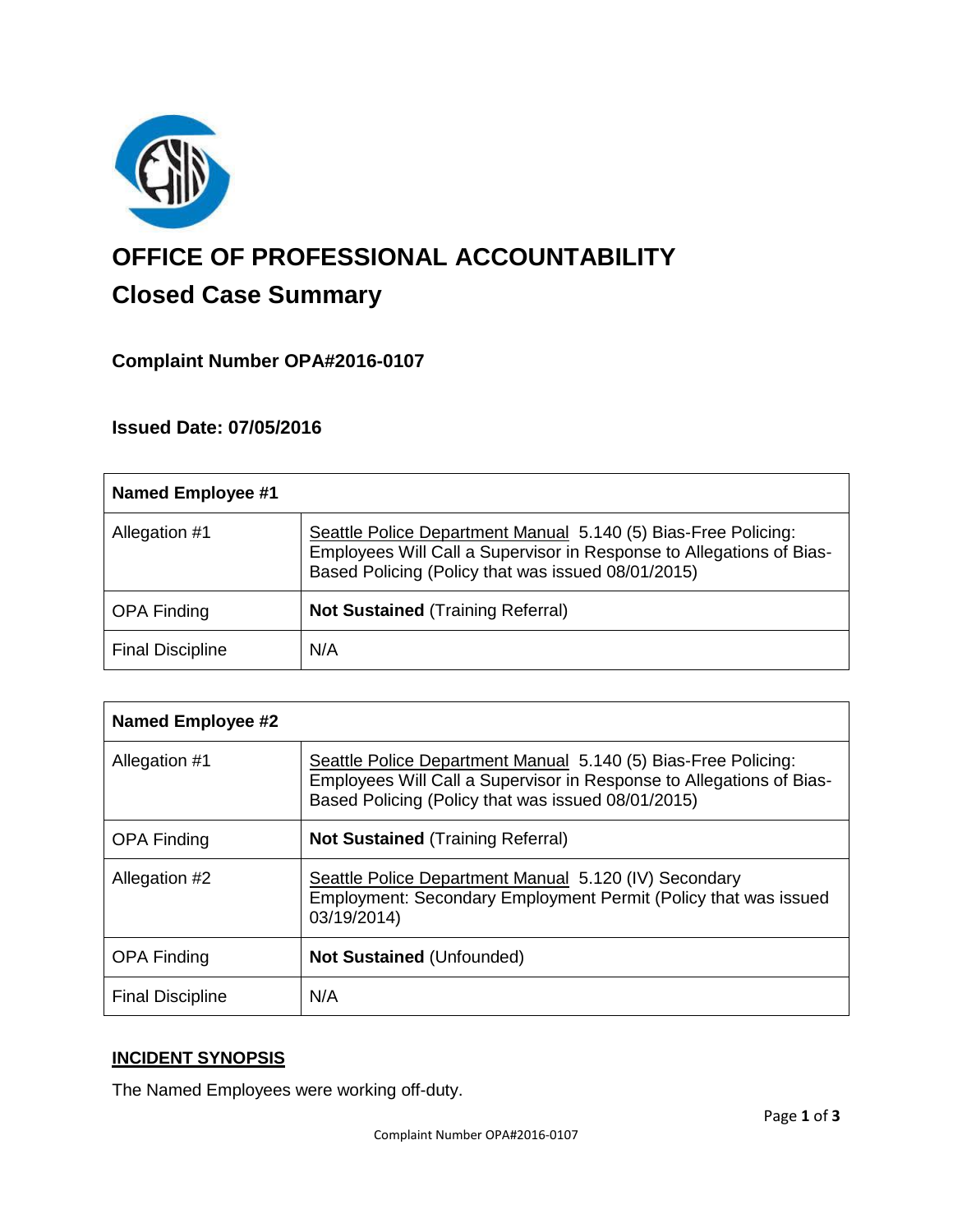## **COMPLAINT**

The complainant, a supervisor within the Department, alleged that the Named Employees did not call a supervisor to screen a bias complaint as required by policy. In the course of the investigation OPA added an allegation that Named Employee #2 did not have a secondary employment permit for the off-duty position.

## **INVESTIGATION**

The OPA investigation included the following actions:

- 1. Review of the complaint memo
- 2. Search for and review of all relevant records and other evidence
- 3. Interview of SPD employees

## **ANALYSIS AND CONCLUSION**

Named Employee #1 and #2 were working off-duty in uniform and in a secondary employment law enforcement capacity. As such, their actions were governed by all provisions of SPD Policy (see SPD Policy § 5.120). The Named Employees were approached by an individual (the subject) who wanted to report a crime. After the two officers conducted a brief investigation they determined it was not a criminal matter and informed the subject, who became angry and demanded the arrest of the other person. When the Named Employees made it clear there would be no arrest, the subject and a friend who was with him accused the two officers of being biased against the subject due to his race. Named Employee #1, himself a sergeant, documented the biased-policing allegation in Blue Team. He did not call an on-duty SPD supervisor to the scene, nor is there any indication he attempted to locate an on-duty SPD supervisor able to respond. The record is clear the Named Employee #1 complied with the documentation requirement of the Bias-Free Policing policy, but not with the clear intent of the policy that reports of bias-based policing be initially investigated by a supervisor other than the person against whom the allegation has been made. The OPA Director agreed with the conclusion of Named Employee #1's chain of command that this error on his part did not rise to the level of a violation requiring discipline. There was no attempt to hide the allegation and Named Employee #1 documented and reported it. Nonetheless, Named Employee #1 should know that it is never appropriate for a SPD employee at any rank to investigate an allegation against himself or herself. It should always be reported to an on-duty supervisor other than the person against whom the allegation is made. Named Employee #2 should know that it is never appropriate for a SPD employee at any rank to investigate an allegation against himself. It should always be reported to an on-duty supervisor other than the person against whom the allegation is made. Named Employee #2 also told OPA he was unclear as to whether the subject and his friend were alleging bias on the part of Named Employee #1 and Named Employee #2 specifically or if it was a statement made about the police in general. Named Employee #2 should know that the clear intent of the policy is for an on-duty supervisor, not the officer(s) in the incident, to investigate the bias allegation.